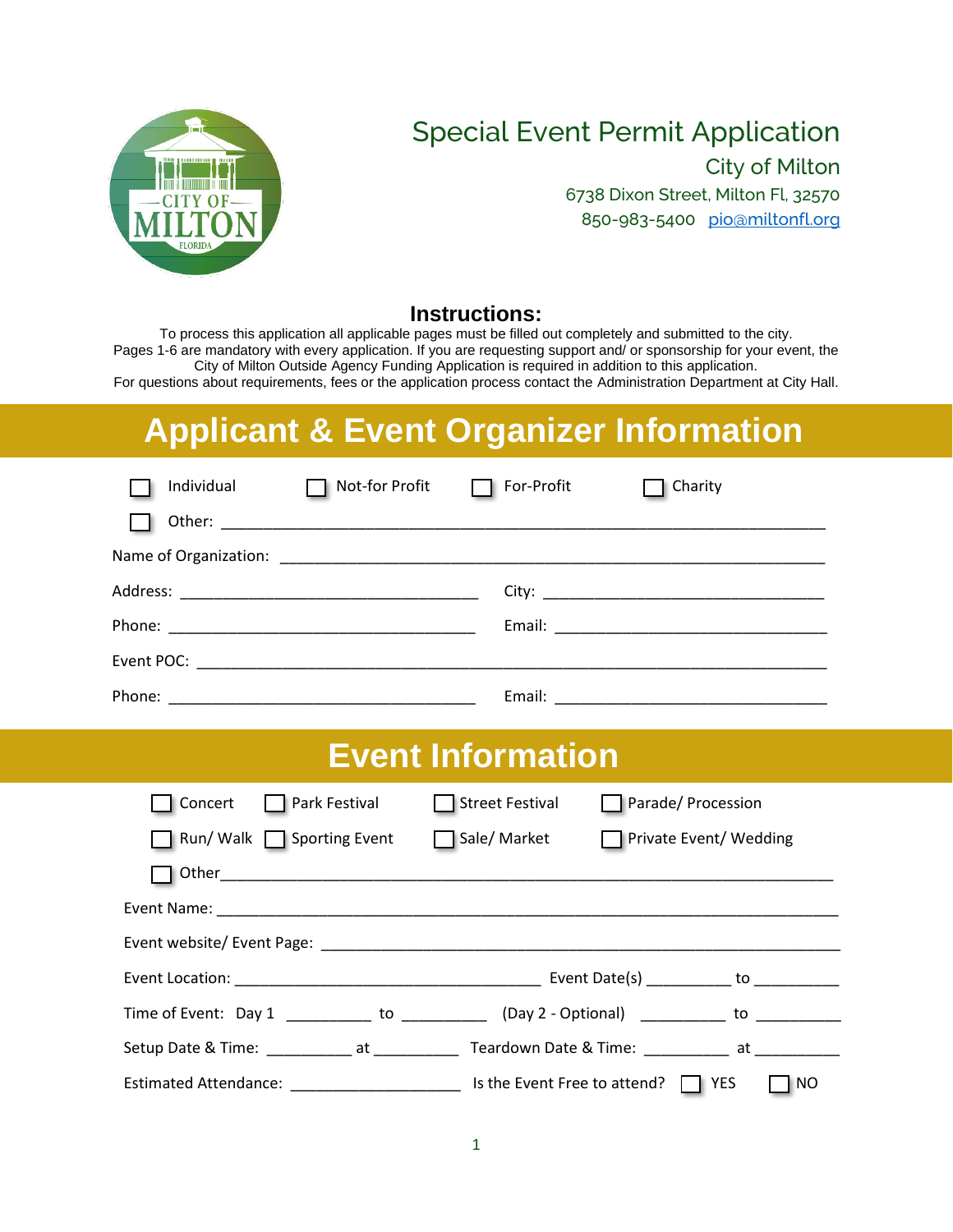## **Special Event Questionnaire**

#### **Below are questions about the event. Please answer all questions and attach additional documents, if necessary, to the application.**

| Will a City park be utilized?                        | (page 3) | <b>YES</b> | <b>NO</b> |
|------------------------------------------------------|----------|------------|-----------|
| Will equipment from the City of Milton be needed?    | (page 3) | <b>YES</b> | <b>NO</b> |
| Will you need the City's Stage?                      | (page 3) | YES        | <b>NO</b> |
| Will there be amplified sound?                       | (page 4) | <b>YES</b> | <b>NO</b> |
| Will you need the City's portable restroom?          | (page 3) | <b>YES</b> | <b>NO</b> |
| Will tents larger than 10'x10' be erected?           | (page 4) | <b>YES</b> | <b>NO</b> |
| Will inflatable bounce houses be erected?            | (page 4) | <b>YES</b> | <b>NO</b> |
| Will you be using water slides?                      | (page 4) | <b>YES</b> | <b>NO</b> |
| Will you need City Dumpsters/ Trashcans?             | (page 3) | <b>YES</b> | <b>NO</b> |
| Will there be fireworks?                             | (page 4) | <b>YES</b> | <b>NO</b> |
| Will vendors be selling merchandise, food, or wares? | (page 4) | <b>YES</b> | <b>NO</b> |
| Will food be cooked at the event?                    | (page 4) | <b>YES</b> | <b>NO</b> |
| Will alcohol be sold or given away at this event?    | (page 4) | <b>YES</b> | <b>NO</b> |
| Will animals/ pets be allowed at the event?          | (page 4) | <b>YES</b> | <b>NO</b> |
| Will you be using State or County Roads?             | (page 4) | <b>YES</b> | <b>NO</b> |
| Will temporary No Parking Signs be utilized?         | (page 4) | <b>YES</b> | <b>NO</b> |
| Will EMT be on site?                                 | (page 3) | <b>YES</b> | <b>NO</b> |
| Will you need security?                              | (page 3) | <b>YES</b> | <b>NO</b> |
| Will you require power on-site?                      | (page 3) | <b>YES</b> | <b>NO</b> |
| Will you require water on-site?                      | (page 3) | <b>YES</b> | <b>NO</b> |

If you have answered YES to any of these questions, please see page 3-4 and select the items you request to use.

Do you have a Marketing Plan and if so, how will you notify surrounding businesses/ residents of your event?\_\_\_\_\_\_\_\_\_\_\_\_\_\_\_\_\_\_\_\_\_\_\_\_\_\_\_\_\_\_\_\_\_\_\_\_\_\_\_\_\_\_\_\_\_\_\_\_\_\_\_\_\_\_\_\_\_\_\_\_\_\_\_\_\_\_\_\_\_\_\_\_\_\_\_\_\_\_

\_\_\_\_\_\_\_\_\_\_\_\_\_\_\_\_\_\_\_\_\_\_\_\_\_\_\_\_\_\_\_\_\_\_\_\_\_\_\_\_\_\_\_\_\_\_\_\_\_\_\_\_\_\_\_\_\_\_\_\_\_\_\_\_\_\_\_\_\_\_\_\_\_\_\_\_\_\_\_\_\_\_\_\_ \_\_\_\_\_\_\_\_\_\_\_\_\_\_\_\_\_\_\_\_\_\_\_\_\_\_\_\_\_\_\_\_\_\_\_\_\_\_\_\_\_\_\_\_\_\_\_\_\_\_\_\_\_\_\_\_\_\_\_\_\_\_\_\_\_\_\_\_\_\_\_\_\_\_\_\_\_\_\_\_\_\_\_\_

Have you prepared a to scale event map/ layout that meets all ADA parking and access requirements?  $\bigcap$  YES  $\bigcap$  NO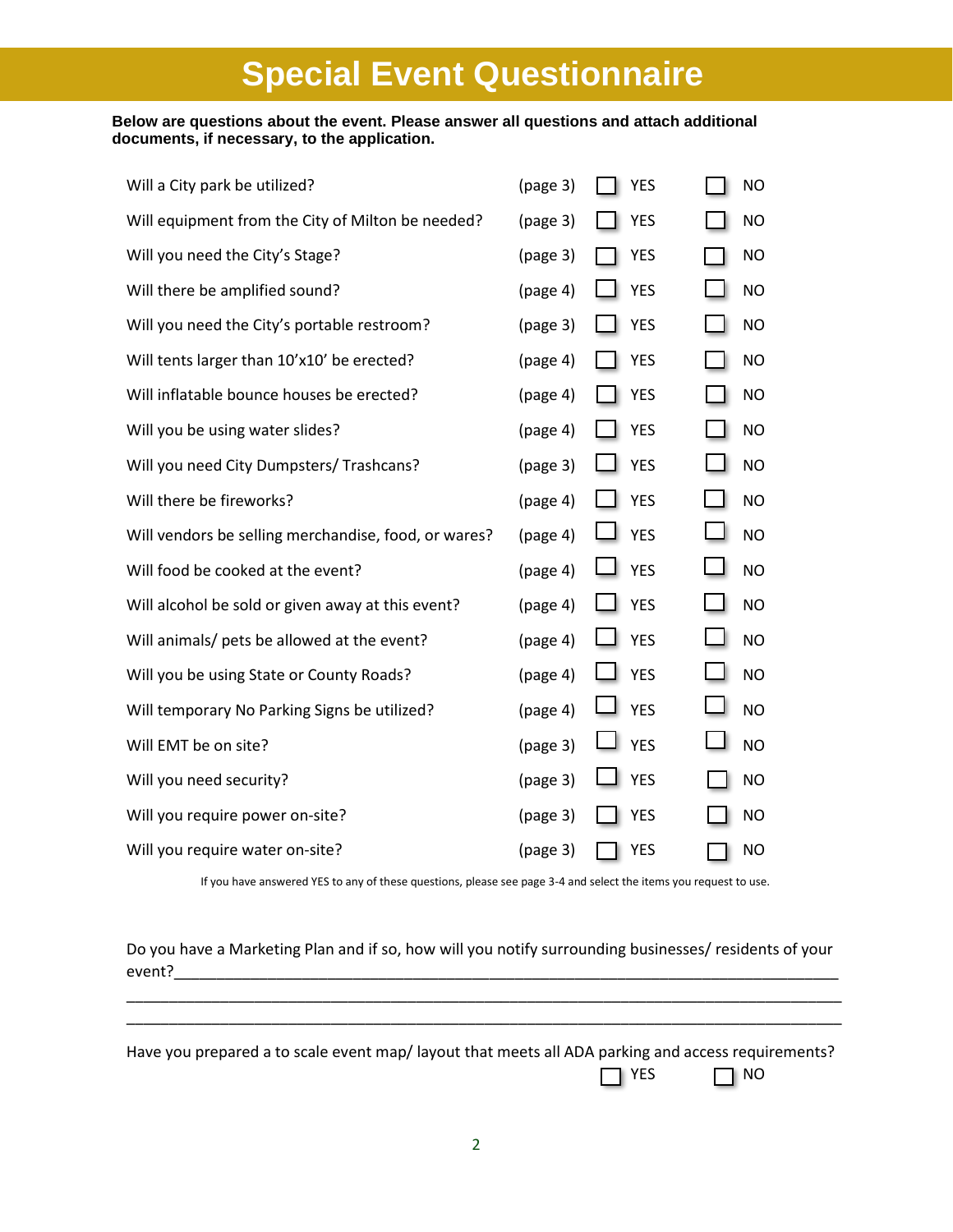## **City Fee Sheet**

(**City Fees are the fixed cost for the use of its facilities, licenses, insurance, parks, equipment, etc.)**

#### **Location(s)/ Facility used at event:**

| North Riverwalk                                                                      | \$150             | North Willing Street                                                    |                      |
|--------------------------------------------------------------------------------------|-------------------|-------------------------------------------------------------------------|----------------------|
| South Riverwalk                                                                      | \$150             | South Willing Street                                                    |                      |
| <b>Entire Riverwalk</b>                                                              | \$250             | North Elmira Street                                                     |                      |
| N Riverwalk Gazebo                                                                   | \$50              | South Elmira Street                                                     |                      |
| S Riverwalk Pavilion                                                                 | \$50              | Imogene Parking Lot                                                     |                      |
| Jernigan's Landing                                                                   |                   | (Downtown event location for the City of Milton. Select all applicable) |                      |
| Riverside                                                                            | \$100             | <b>Festival Area</b>                                                    | \$150                |
| Other:                                                                               |                   |                                                                         |                      |
| <b>Requested Items:</b>                                                              | <u>QTY</u>        |                                                                         | <u>QTY</u>           |
| Portable Restroom<br>(at Jernigan's landing)                                         | \$250(np only)    | Portable Restroom<br>(at alternate location)                            | \$350(np only)       |
| City Stage 14'x28'                                                                   | \$350(np only)    | City Movie System                                                       | \$250(np only)       |
| Live Music Licensing *** \$200                                                       |                   | Movie Licensing */**                                                    | \$(at cost)(np only) |
| <b>Barricades</b>                                                                    | \$100~per         | Cones                                                                   | \$10 per             |
| City Garbage Cans                                                                    |                   | Dumpster                                                                | \$50 per             |
| City Tent (40'x40')                                                                  | \$500(np only)    | Variable Message Sign                                                   | \$250 per            |
| Large Generator                                                                      | \$250             | Small Generator                                                         | \$100                |
| Generator power distro \$100                                                         |                   | Hose-bid water distro                                                   | \$100                |
| City Hydrant tap fee                                                                 | \$50 + meter rate | <b>Electrical Activation</b>                                            | \$75 + meter rate    |
| Packages: These are requested items that come as a package.                          |                   |                                                                         |                      |
| Parade Package (including Police, Public Works, Planning, signage & street closures) |                   |                                                                         | \$1,000(np only)***  |
| Parade Package (") - For-Profit Organization                                         |                   |                                                                         | \$2500               |
|                                                                                      |                   |                                                                         |                      |

*(Parade package requires event organizers to complete all necessary documents, schedule pre & post event meetings with city staff, provide a detailed map of the starting point, route, and end point, provide alternate dates, provide certificate of insurance for the event, and written approval for use from all parties in which the event will take place.)*

#### *Parades that utilize a state road will require a FDOT permit for use and can take months to receive.*

\*Published music, movies, and other electronic art forms are protected by US Copyright and Trademark laws. Unauthorized use of copyrighted work is illegal. \*\*Must be free event, open to the public and located within the City Limits to access the City's ASCAP, BMI and SESAC License. \*\*\* np only stands for Non-profits only.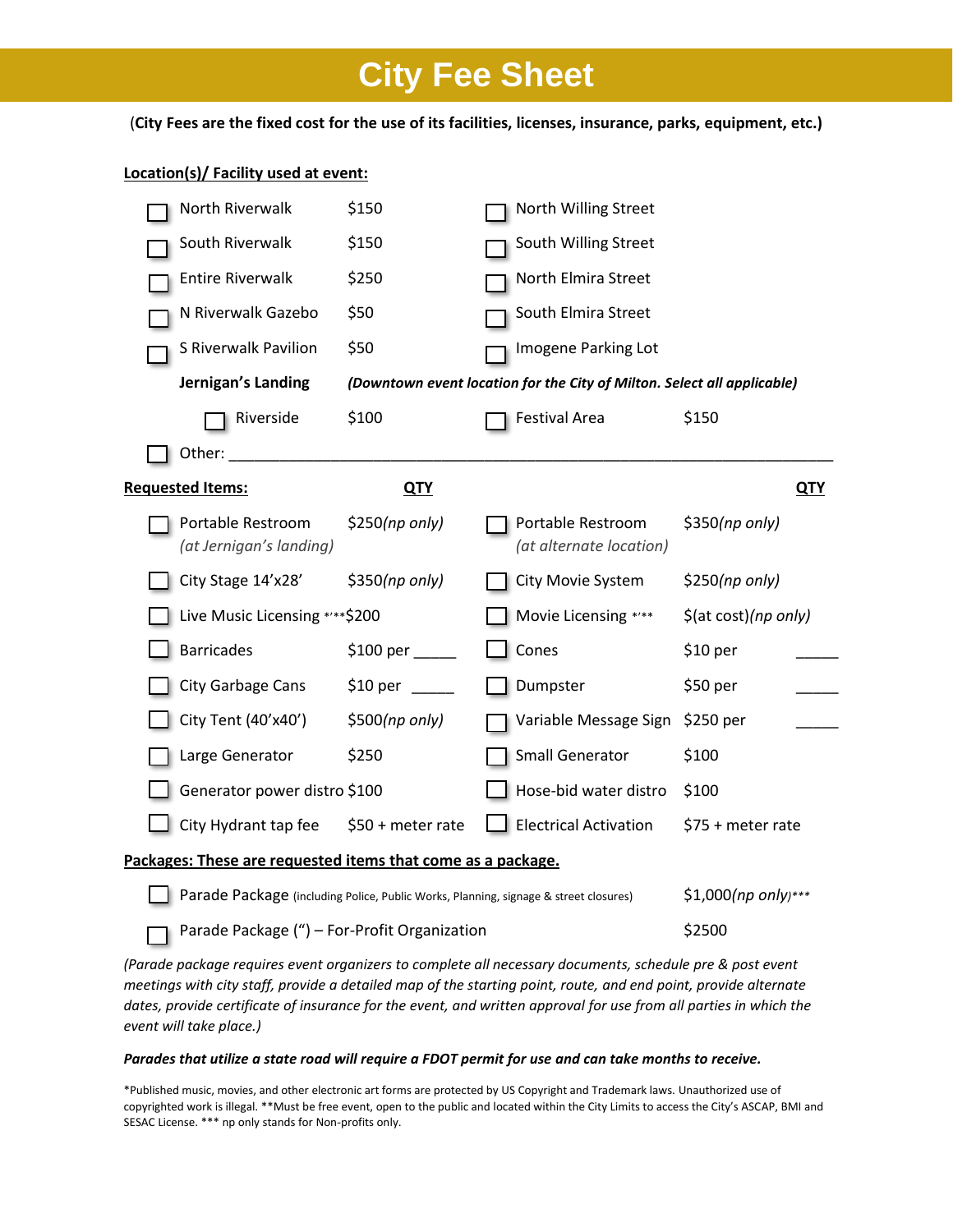### **Ordinances & Special Requests**

#### **Tourism District and Downtown Milton Special Requests:**

NOTE: Tourism District Special Request Applications must be received by the city sixty (60) days prior to the event. Events with Alcohol mut submit ninety (90) days prior to the event.

I hereby request waiver of the following ordinances: *(only available in the Tourism District)*

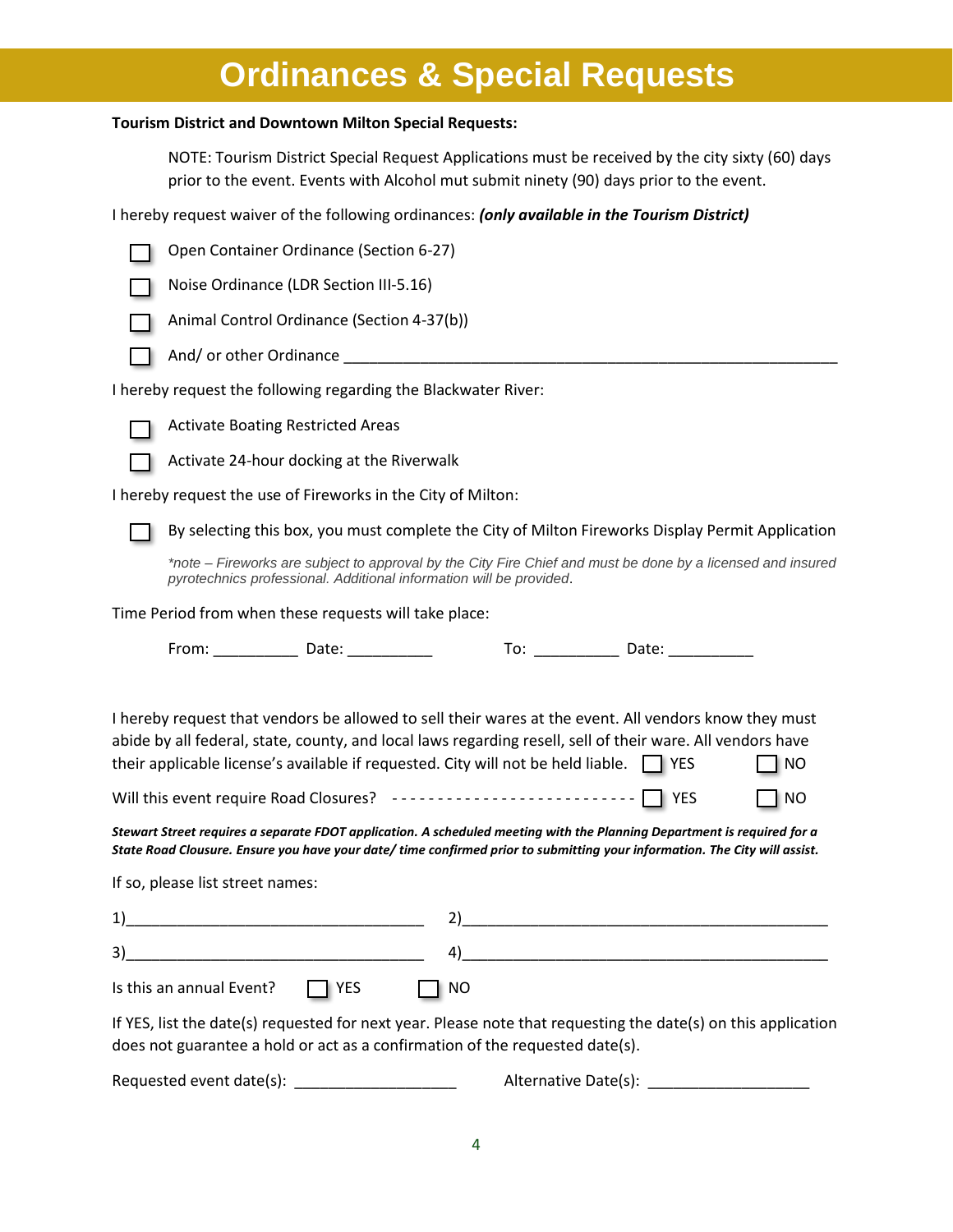## **Additional Documents Required with Application**

**All events require an Event Site Map and copy of Insurance Certificate's 10 days prior. Below are additional documents that may be required to be submitted with the application. Application will be considered incomplete without these documents.**

**For additional information on what is required please contact the Administrative Office at City Hall.** 

| <b>Event Site Map</b>           | Event Race Route Map                                                                        | Parade Route & Alternate                                                                                                               |
|---------------------------------|---------------------------------------------------------------------------------------------|----------------------------------------------------------------------------------------------------------------------------------------|
|                                 | is submitted. A detailed listing of all services is required for public awareness & safety. | Event organizers must provide a site map with vendor locations, portable restrooms, run/ walk route, etc. at the time this application |
| <b>Insurance Certificate(s)</b> | <b>Fireworks Application</b>                                                                | Other (any other agency)                                                                                                               |
|                                 |                                                                                             | Tax Exempt Certificate and 501(c)3 Documentation (if the entity is claiming tax exempt and/ or non-profit status)                      |
|                                 |                                                                                             |                                                                                                                                        |

## **Rules & Regulations**

### **Application Dates:**

- The permit application process should begin at least 60 days prior to the event date. 90 days if alcohol is to be sold or given away. Parade application process should allow 6 months.
- Once all documents have been submitted, City Staff will schedule a meeting to review all information and ensure event organizers have met all requirements. Staff will at this time develop an Agenda Analysis for Councils review. Council will be informed during the Committee of the Whole meeting. This meeting takes place the third Thursday of every month.
- Each event will require Council's approval and organizers should attend *(if requesting support)*.

### **Cancellation Policy:**

- Event application fees are non-refundable if the event is cancelled by the applicant.
- Although event application fees are non-refundable, if an event is cancelled due to inclement weather, the fee may be credited towards an alternate date. Event Organizers must inform the Office of Economic Development when cancelling any event. An alternate date must take place within one year of the original event date.

### **ADA Accessibility Guidelines:**

- Event Organizers must make the event accessible to people with disabilities to the greater extent possible in compliance with the requirements of the American with Disabilities Act (ADA).
- Accessible parking must also be provided for persons with Disabilities. Information regarding accessible parking locations should be included as part of the event site map.

### **Clean-Up:**

• It is understood that clean-up will be performed immediately following the event. Event site must be returned to its pre-event state. Failure to adequately clean-up event site may result in a fee. Adequacy of clean-up will be assessed by City of Milton Code Enforcement.